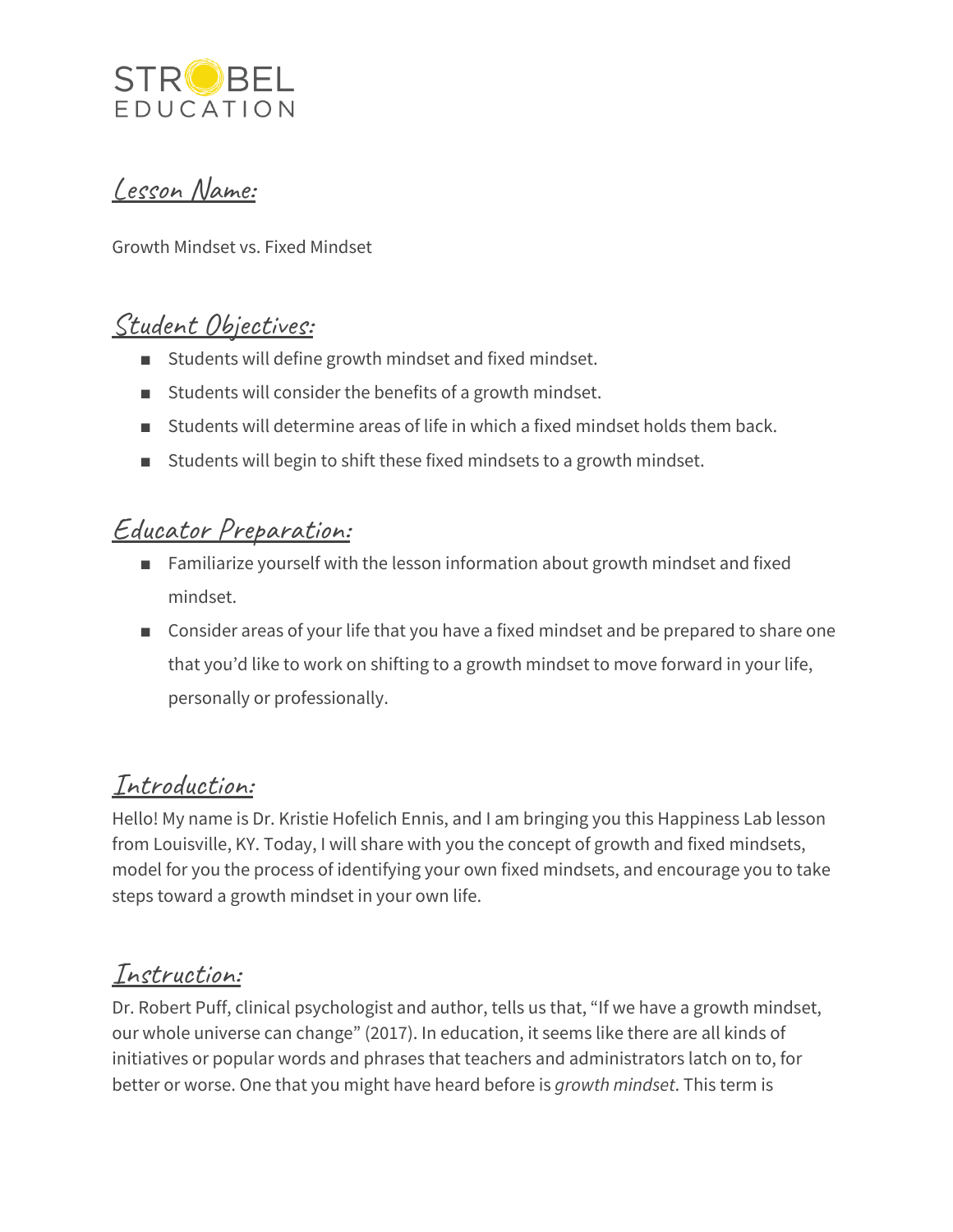

generally opposed to *fixed mindset*. The singer and actress Demi Lovato calls her fixed mindset the "roommates" that reside in her brain that argue and get in her way when she's trying to move forward in life. While this is a metaphor, it is easy to make the comparison; we must live with these thoughts because they are natural, but that doesn't mean we have to let them direct or control our lives in negative ways.

When a person has a fixed mindset, they are determined to stick to this thinking process and unwilling to entertain outside perspectives on it. In a fixed mindset, a person may feel trapped or helpless to change due to outside influences or circumstances. It is a deficit approach in which a person thinks more about what she doesn't have or can't do instead of what can happen or might change for the better with some work. This person generally thinks that they are born with certain abilities (or not) and that will not change with effort.

In a growth mindset, however, a person shifts their thinking to consider the possibility that circumstances and outside influences are only part of our realities. A person with this growth mindset believes that they can learn from mistakes or perceived failures and take steps to move forward in every situation. Simply, a growth mindset is an approach to thinking focused on how far you've come, where you want to go, and taking steps to get there instead of wallowing in the missteps that inevitably occur on this journey to living one's best life.

# Interaction:

Let's look at an example together from Dr. Puff's article, "Growth Mindset v. Fixed Mindset." In this article, there are three scenarios given of students with various mindsets and circumstances in their lives as they make their way through high school and into college and adulthood. Consider if any of these sounds like you:

- One student comes from a challenging family background and is regularly told that he is not smart so should seek out a blue-collar job that doesn't require a college education. Even though this student shows promise in math classes, he has learned the fixed mindset that he is not very smart and ends up doing poorly in school overall as a result. He is *convinced* that he won't achieve because that's what people, including his parents, have told him throughout his life. Does this sound like you?
- One student comes from a loving and supportive family background in which she is consistently told that she is brilliant and capable of doing whatever she wants to do. In this way, she believes this about herself in life and in academics. As the student begins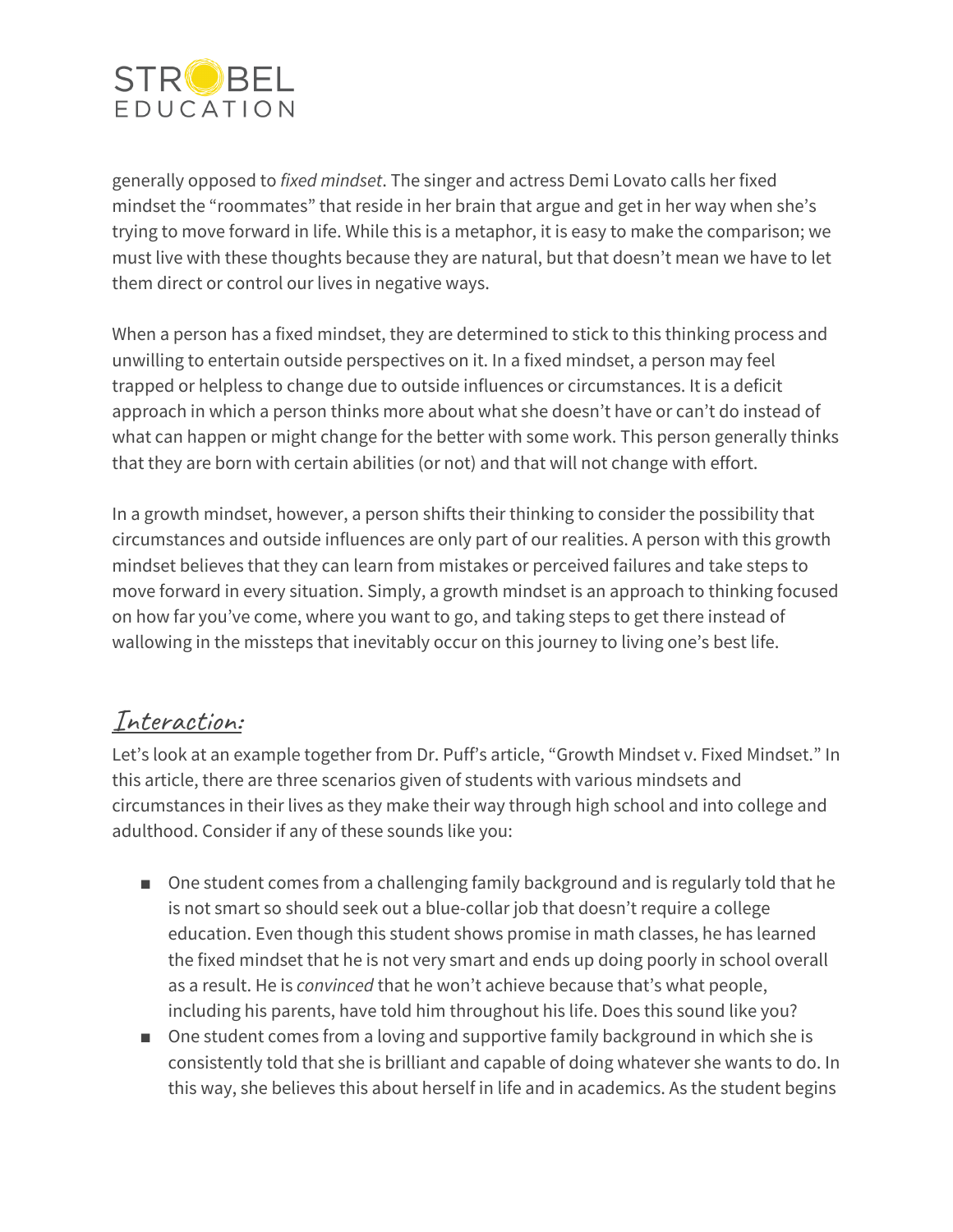

to encounter challenging classwork in college, however, and does not perform well, she begins to blame others, such as teachers or the producers of the work rather than owning her own areas of growth and making small improvements to achieve better results. She has a fixed mindset as well. Does this sound like you?

■ One student is raised by parents who remind her often that if she works hard, she can do well at whatever she sets her mind to. They don't constantly praise her for being "smart" or "athletic", but they do recognize her effort and model hard work themselves. As a result, when this student encounters setbacks or hardships, she sees them as growth opportunities and she tries harder or works in a different way to learn from the experiences and move forward. This student operates with a growth mindset. Does this sound like you?

Maybe you find yourself a combination of these students. In any case, it may seem that you can't change what your parents, family, or other adults have done to raise you and that is partially true. What's done is done. That doesn't mean that you cannot recognize what's done and see a positive and different future for yourself that is not focused on the end result as much as the process in getting there.

# Closure:

You have control over your thoughts everyday, even though you don't have control over many things, such as your parents, siblings, or peers. Take this chance to examine your own fixed mindset patterns with the following activity so you can start making changes to your thought processes now to positively affect your life moving forward.

# Activity:

Follow these steps to begin your own journey toward growth mindset:

- 1. On this digital [document,](https://docs.google.com/document/d/1QaWaouQqj7Og6hFpiMA4kTBArZogBgIY22D7ZDzFNzw/edit?usp=sharing) first list the labels that you feel apply to you that either others have designated you or you've given yourself.
	- a. For example, I have been labeled an "overachiever" or a "brownnoser" many times in my life by others.
- 2. Then, in the left column, record a few things in your life that seem fixed, things that you feel like you cannot change or weren't your fault.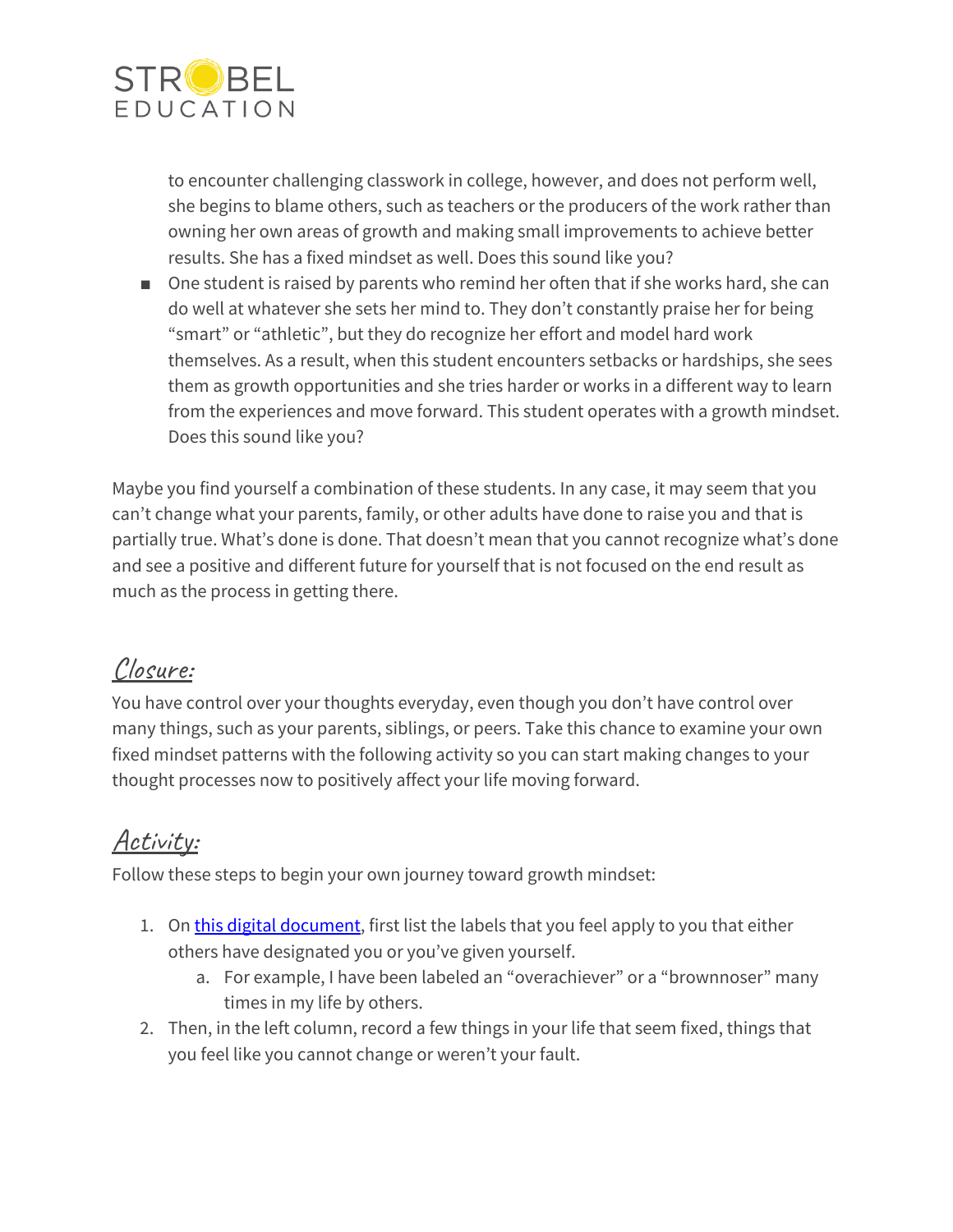

- a. For example, my mother is a recovering addict and she is currently homeless. This has affected me greatly and continues to stress me out. I tend to say, "that's not my fault" or "she made her own choices."
- 3. Next, for each of your fixed mindsets, consider one way that you *could* look at this differently in a more positive way.
	- a. For example, in response to my mom's homelessness and addiction, it is true that I can't change either of them as they are rooted in past actions of someone else (my mother). I *can*, however, help research programs and facilities that may help her help herself by searching on the internet, asking professionals in the field via email or phone call, and offer the information I find to my mom. This will help me stop feeling helpless without unduly stressing me out.
	- b. Feel free to consult the internet, adults, or peers as you consider these positive growth mindsets; this may be difficult to do on your own.
	- c. Check out the Additional Resources for more examples.
- 4. Finally, select **one** of the fixed mindsets that you'd like to work toward shifting and highlight it. Record three ways you'd like to try doing that. Write the fixed and growth on a piece of paper with the steps (or print the document) and stick it to the bathroom mirror, on the fridge, in a notebook you use everyday, or somewhere prominent that you see every day as you perform routine aspects of your life, such as brushing your teeth or fixing your hair.

Return to it each day when you do this routine life thing and remind yourself of your plan. When you take a step that's on your list, check it off. When you've come to the end of your time frame, decide if you'd like to move on to another fixed mindset on your list or reformulate your plan until all the steps are checked off. **Remember: it is a process to change this because it was a process to get into a fixed mindset in the first place! Give yourself some grace and continue working at it. Each little step is positive progress.**

#### Resources:

- Dr. Robert Puff's article, "Growth Mindset v. Fixed [Mindset"](https://www.psychologytoday.com/us/blog/meditation-modern-life/201709/growth-mindset-vs-fixed-mindset) (*Psychology Today*)
- Fixed [Mindset](https://sivers.org/mindset) vs. Growth Mindset
- Graphic: